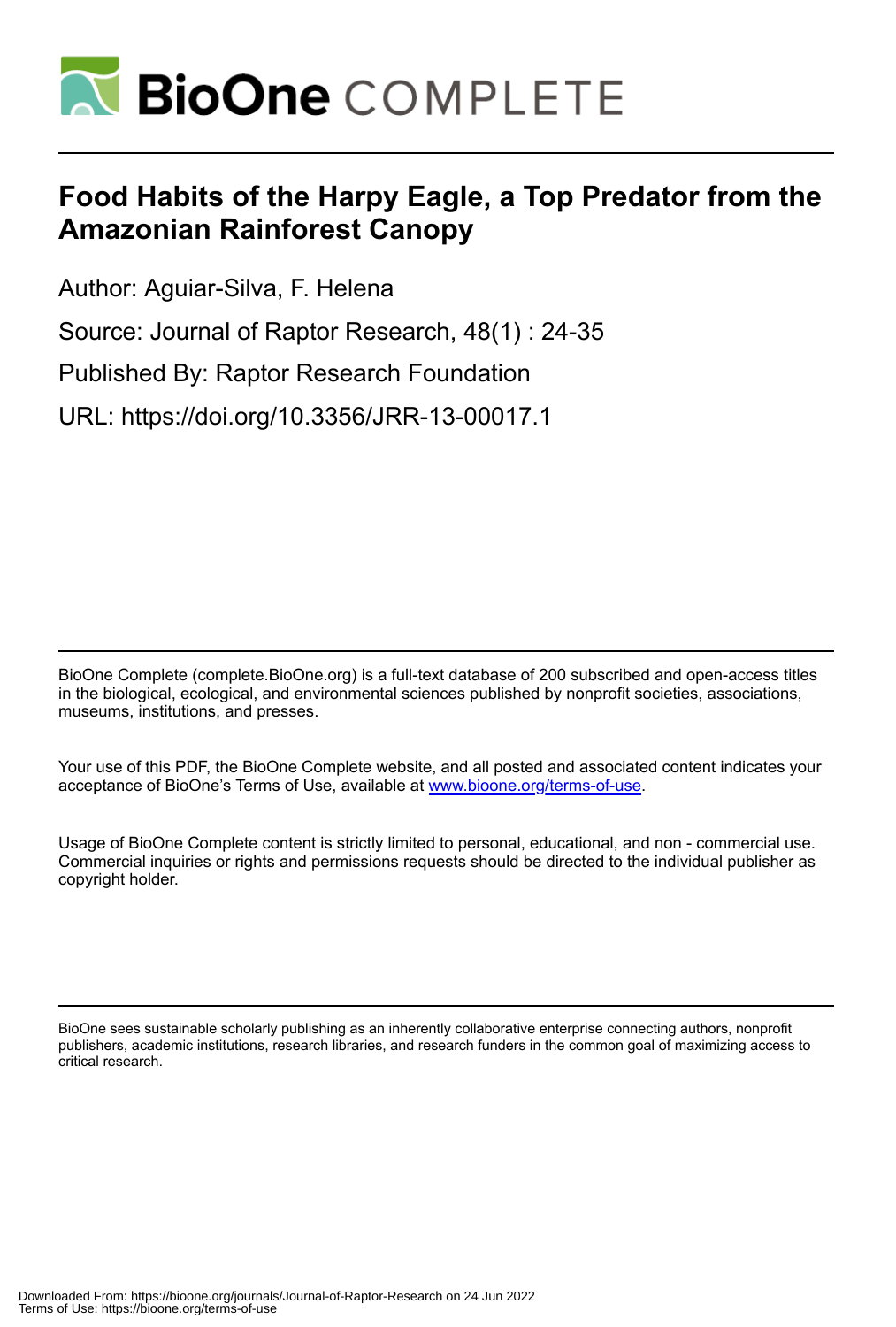# FOOD HABITS OF THE HARPY EAGLE, A TOP PREDATOR FROM THE AMAZONIAN RAINFOREST CANOPY

F. HELENA AGUIAR-SILVA<sup>1</sup>

Programa de Pós-Graduação em Ecologia – INPA, Av. André Araújo, 2936, Aleixo 69060-001, Manaus, Amazonas, Brazil and

Brazilian Harpy Eagle Conservation Program – INPA, Manaus, Amazonas, Brazil

### TÂNIA M. SANAIOTTI

Instituto Nacional de Pesquisas da Amazônia (INPA), Manaus, Amazonas, Brazil and

Brazilian Harpy Eagle Conservation Program – INPA, Manaus, Amazonas, Brazil

BENJAMIM B. LUZ

Chico Mendes Institute for Biodiversity Protection, Boa Vista, Roraima, Brazil and Brazilian Harpy Eagle Conservation Program – INPA, Manaus, Amazonas, Brazil

ABSTRACT.—The Harpy Eagle (Harpia harpyja), the heaviest and the most powerful bird of prey in the canopy of the Neotropical rainforests, is critically endangered in some parts of its range, mainly due to hunting pressure and habitat loss by deforestation. In this study, we found that the diet of five breeding pairs of Harpy Eagles in the central Amazonian rainforest over three years was dominated by two species of sloths (Bradypus variegatus and Choloepus didactylus) in terms of number of individuals and biomass consumed. Twelve other species, including primates, rodents, carnivores, and birds, also contributed to the Harpy Eagle diet in central Amazonia; there was no evidence of Harpy Eagle predation on livestock or domestic animals. Throughout the Harpy Eagle's entire range, 69 prey species have been documented, indicating that it can use a wide range of food resources. However, in our study, there was an evident diet specialization, resulting in a niche breadth which was relatively low ( $Bsta = 0.171$ ). Conservation of Harpy Eagles should include protection of nesting trees, territories, and prey species to maintain the variability and availability of resources and its ecological functions throughout its geographic range.

KEY WORDS: Harpy Eagle; Harpia harpyja; Amazon; canopy; conservation; diet; mammals; nest; rainforest.

## HÁBITOS DE FORRAJEO DE HARPIA HARPYJA, UN DEPREDADOR TOPE DEL DOSEL DE LA SELVA LLUVIOSA AMAZÓNICA

RESUMEN.—Harpia harpyja, el ave de presa más pesada y poderosa del dosel de los bosques lluviosos neotropicales, está en peligro crítico en algunas partes de su distribución, principalmente debido a la presión de caza y la pérdida de hábitat por deforestación. En este estudio encontramos que la dieta de cinco parejas reproductivas de H. harpyja en los bosques lluviosos amazónicos centrales estuvo dominada a lo largo de tres años por dos especies de perezosos (Bradypus variegatus y Choloepus didactylus) en términos de número de individuos y biomasa consumidos. Otras doce especies, incluyendo primates, roedores, carnívoros y aves también contribuyeron a la dieta de H. harpyja en la Amazonía central; no hubo evidencia de depredación de ganado o animales domésticos por parte de H. harpyja. A lo largo de la distribución completa de H. harpyja se documentaron 69 especies de presa, indicando que la misma puede utilizar un amplio rango de fuentes de alimento. Sin embargo, en nuestro estudio hubo una evidente especialización de la dieta, resultando en un ancho de nicho relativamente estrecho ( $Bsta = 0.171$ ). La conservación de H. harpyja debería incluir la protección de árboles nido, de territorios y de especies de presas para mantener la variabilidad y disponibilidad de recursos y sus funciones ecológicas a través de su distribución geográfica. [Traducción del equipo editorial]

<sup>1</sup>Email address: aguiarsilva.fh@gmail.com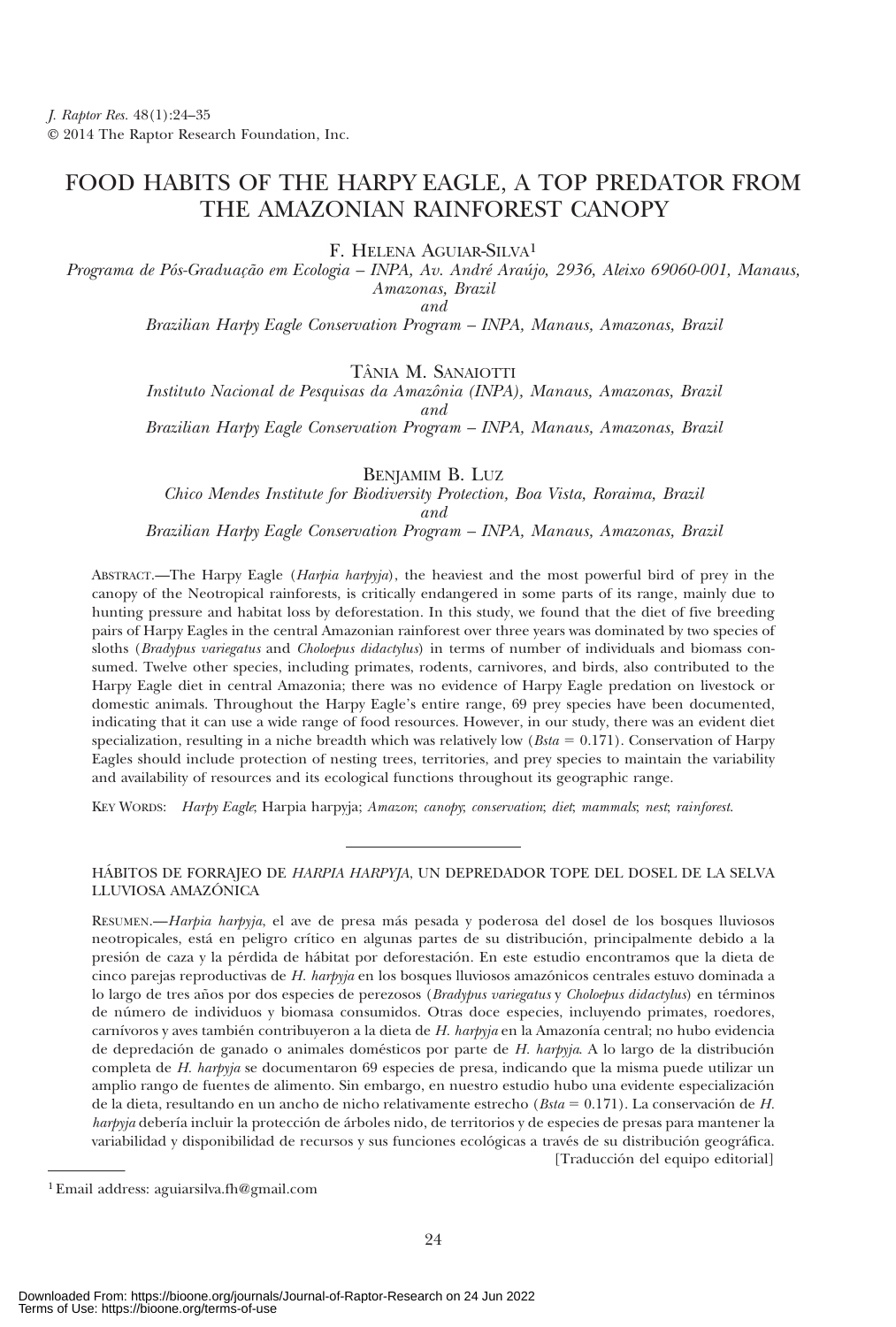The Harpy Eagle (Harpia harpyja; Aves: Accipitridae), the heaviest and most powerful raptor (Brown and Amadon 1968, Voous 1969), inhabits the canopy of Neotropical rainforests (Sick 1997), historically from southern Mexico to northeastern Argentina (Ferguson-Lees and Christie 2001). The diet of the Harpy Eagle has been described for almost all areas of its range, including the Brazilian Atlantic Forest (Aguiar-Silva et al. 2012), the Pantanal floodplain (Ubaid et al. 2011) and the forest enclaves in the cerrado (central Brazilian woody savanna; Pereira and Salzo 2006) where nesting records are scarce (Silveira et al. 2005, Srbek-Araujo and Chiarello 2006, Pereira and Salzo 2006, Aguiar-Silva et al. 2012). It feeds mainly on arboreal mammals such as sloths, monkeys, and porcupines (Fowler and Cope 1964, Rettig 1978, Eason 1989, Sanaiotti et al. 2001, Touchton et al. 2002, Ferrari and Port-Carvalho 2003, Aguiar-Silva 2007, Piana 2007, Benchimol and Venticinque 2010, Lenz and Reis 2011), and less frequently on reptiles and birds (Álvarez-Cordero 1996, Martínez et al. 1996, Touchton et al. 2002, Piana 2007, Rotenberg et al. 2012).

As a top predator, the Harpy Eagle is rare and has a low reproductive rate (Hilty and Brown 1986, Vargas and Vargas 2011), generally breeding every 2– 3 yr and producing only one offspring per nesting effort (Rettig 1978, Álvarez-Cordero 1996, Sick 1997, Muñiz-López et al. 2007). These characteristics make it difficult for Harpy Eagle populations to recover from disturbances (Trinca et al. 2008, GRIN 2013), such as the deforestation that was responsible for decimating the Harpy Eagle population in the last century in the Brazilian Atlantic Forest (Albuquerque 1995, Brooks 1998, Pereira and Salzo 2006). Currently, it is assigned by the International Union for Conservation of Nature and Natural Resources (IUCN) to the category of Near Threatened species (IUCN 2013). Even with deforestation pressure, the Harpy Eagle probably has a widespread population in the extensive intact portion of the Amazonian forest. However, within the limits of its range, in southern Mexico, Central America, and the major part of the Brazilian Atlantic Forest, populations have been drastically reduced by overhunting and forest fragmentation (Alvarez-Cordero 1996, Matola 2006, Vargas et al. 2006, IUCN 2013). The reduction of its prey by human activities such as deforestation and hunting may also negatively affect the stability of its populations (Vargas et al. 2006).

Of all the countries in Central America, Panama is the only one that still has a viable, relatively stable

population of Harpy Eagles, though they are considered rare in the country (Vargas et al. 2006, Vargas and Vargas 2011). It is now critically endangered in Belize (Meerman and Clabaugh 2012) and Panama (Vargas and Vargas 2011), and extinct in El Salvador (Vargas and Vargas 2011) and very uncommon (Slud 1964) in Costa Rica (it still exists in parts of the Oso Peninsula; Barrantes et al. 2002, Vargas et al. 2006, Sandoval 2009, Rotenberg et al. 2012). In South America, though the status of Harpy Eagles is somewhat better than in Central America (Vargas et al. 2006), this species is classified as endangered in Bolivia (Ergueta and de Morales 1996, Olivo 2001), Argentina (Chebez et al. 2011), and Paraguay (Brooks 1998); and vulnerable in Ecuador (Granizo et al. 2002) and Venezuela (Rodríguez and Rojas-Sua´rez 2008). In non-Amazonian Brazil, the Harpy Eagle is considered endangered, critically endangered, or probably extirpated in the wild in different regions of the Brazilian Atlantic Forest (Alves et al. 2000, Bencke et al. 2003, Mikich and Bérnils 2004, Simon et al. 2007, Machado et al. 2008, IGNIS 2008, Silveira et al. 2009).

Another threat to the Harpy Eagle, as for many raptors, has been the removal of individuals by hunting (Lees 2006, Trinca et al. 2008). It has been reported that raptors pursue livestock (Sick 1997, Lees 2006, Trinca et al. 2008, Lambertucci et al. 2009, Sarasola et al. 2010, DeLuca 2012), causing considerable conflicts between these birds and humans who believe that eagles prey on livestock and domestic animals (Alvarez-Cordero 1996, Valdez 2002, Vargas et al. 2006, Lees 2006, Trinca et al. 2008, Curti and Valdez 2009, DeLuca 2012). In this study, our goal was to (1) describe the diversity of prey species consumed by Harpy Eagles in the central Brazilian Amazon and compare this information to earlier reports from Central and South America, and (2) determine whether this species preyed upon livestock or domestic animals.

#### STUDY AREA AND METHODS

Study Area. The present study was conducted in an area of ca. 78 270 ha in the central Amazonian rainforest  $(2^{\circ}36.78^{\prime}S, 56^{\circ}40.85^{\prime}W)$ , in a settlement project of the Brazilian Federal Government (Instituto Nacional de Colonização e Reforma Agrária-INCRA) in Parintins, Amazonas state, Brazil (Fig. 1), with 54 communities containing 3115 people (Silva and Oliveira 2010). The region is covered by primary lowland tropical rainforest and seasonally flooded forests. The vegetation is a mosaic resulting from different land uses,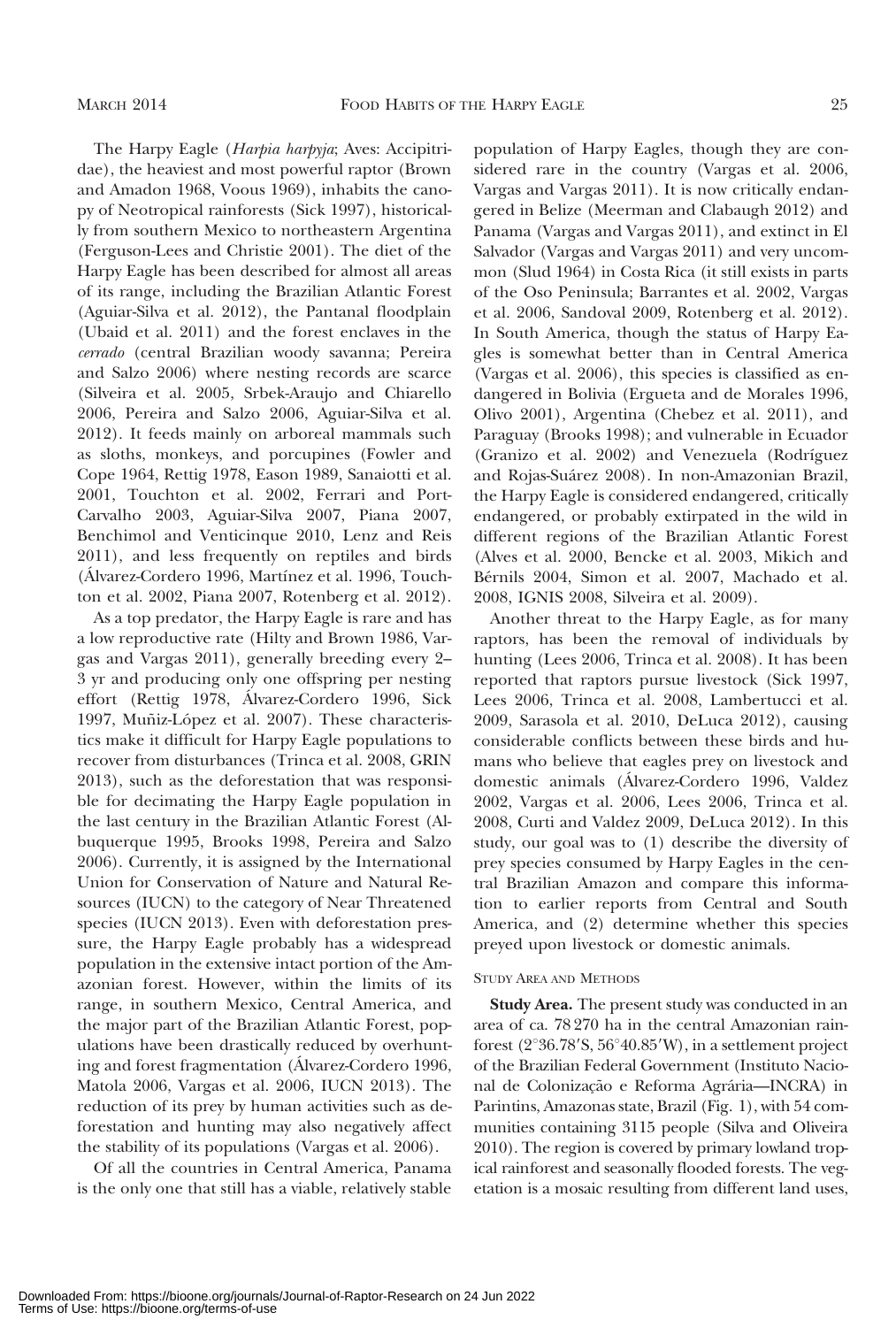

Figure 1. Location of study area in the central Amazonian forest, Parintins, Amazonas state, Brazil. Harpy Eagle diet was described from five active nests (stars) between September 2003 to November 2005.

dominated by secondary forests and areas of slashand-burn agriculture and livestock pasture (Silva and Oliveira 2010). In spite of human activities, the region still has intact primary forest, due to Brazil's Forest Code, which stipulates that 80% of the forest should be preserved (Brasil 1965).

The topography of the region is typical of the central Amazonian forest with clay and drained soils on the plateaus and sandy soils in valleys. The area is drained by a dense system of small streams and creeks. Altitude ranges from 40–150 m above sea level. The climate is tropical humid, average annual rainfall is 2223 mm, and mean annual temperature is about  $26^{\circ}$ C (INMET 2005).

In 2013, there were 15 known Harpy Eagle nests in the study area, averaging 1.5 km (0.6 km–2.5 km) away from local communities. With this proximity, as in many forest regions, there are human-wildlife conflicts in the study area because there is a predominant belief that large forest animals, such as jaguar (Panthera onca) and Harpy Eagle, prey heavily on livestock or domestic animals and represent a threat to their community or family (Valdez 2002, Lees 2006, Trinca et al. 2008, Curti and Valdez 2009, DeLuca 2012).

Diet Assessment. We collected all prey remains and pellets in the nests and on the ground around five of the seven known nesting trees (through 2005) of Harpy Eagles. We collected from the ground monthly from September 2003 to November 2005 at the five nests, and at four of these, a climber collected prey remains from in the nest one time, when the juvenile was 2 yr old, by which age the young spend much of their time away from the nest.

Prey Identification and Analysis. We separated bone remains into cranial and postcranial elements. We used cranial bones, mandibles, teeth, claws, hair, feathers, and beaks to identify prey to the most specific taxonomic level possible. We compared bone remains with reference material deposited in the mammal and bird collections of National Institute for Amazonian Research (INPA/Amazonas state) and in the Museu Paraense Emilio Goeldi (MPEG/Para state), both in Brazil.

The number of prey from each nest was estimated from the remains. When skulls and mandibles were fragmented, we attempted to find and fit the complementary bone parts of all samples to quantify the minimum number of individuals consumed. We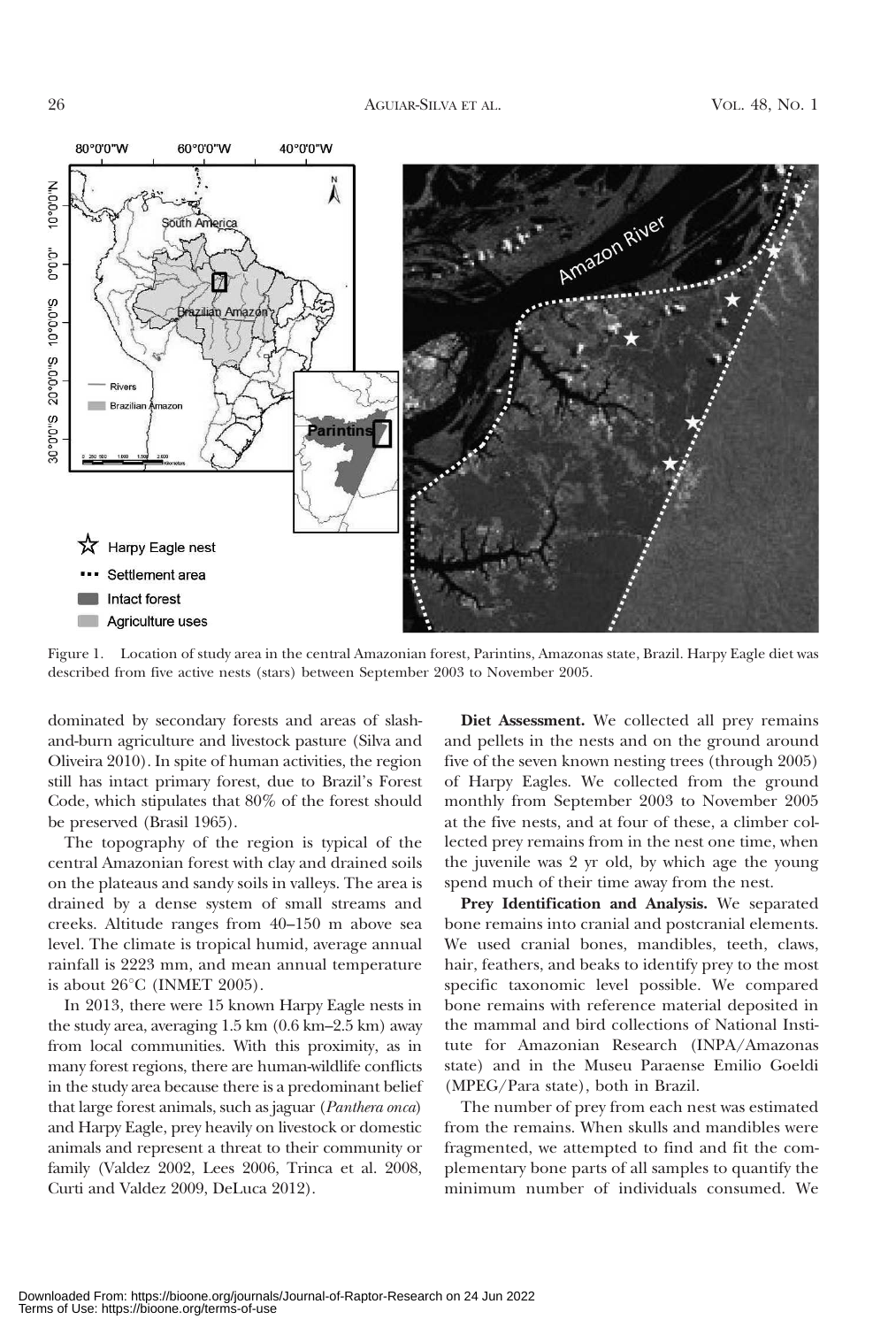used the number of pelvises to identify and quantify primates.

We measured skulls and mandibles of specimens from reference collections and used regression analyses to estimate body mass for each prey species. Body masses by family of unidentified birds and primates were estimated from available literature (Sick 1997, Emmons and Feer 1997, Paglia et al. 2012) and were represented by the average weight of an adult of that family. The occurrence (number of times a prey species was found as a percentage of all species sampled) represents the importance of a prey in the diet and was utilized to estimate niche breadth. Prey items were classified by locomotor habits (arboreal and terrestrial), and by guild: carnivore, frugivore, folivore, insectivore, omnivore, and seed-eater. The geographical distribution and taxonomy of the prey species were based on Wilson and Reeder (1993), Voss and Emmons (1996), Emmons and Feer (1997), Rylands et al. (2000), Alfaro et al. (2012) and Paglia et al. (2012). We examined the conservation status of each Harpy Eagle prey species in the IUCN Red List of Threatened Species (IUCN 2013). We used a Kruskal-Wallis test to compare the number of individuals and estimated body mass for each species consumed (Zar 1999).

Diet Niche Breadth. We analyzed niche breadth using the standardized Levins index (Colwell and Futuyma 1971):

$$
Bsta = (B-1)/(n-1)
$$

where *B* is the Levins index  $(B = 1/\Sigma p_j^2)$ ,  $p_j$  is the percentage of occurrence of each prey species, and  $n$  the number of prey species. Standardized Levins index (Bsta) values range between 0 (minimum niche breadth and, consequently, maximum selectivity) and 1 (maximum niche breadth, minimum selectivity; Krebs 1999).

Dietary Patterns Across the Harpy Eagle's Range. Differences in diet composition were evaluated using the diet niche breadth and through a nonmetric scaling ordination (NMDS) using the Bray-Curtis dissimilarity matrix of genus-level composition (presence-absence). We compiled literature reports of the diet of 17 Harpy Eagles from nine countries in the neotropics: Argentina (Chebez et al. 1990, Anfuso et al. 2008), Belize (Matola 2006, Rotenberg et al. 2012), Brazil (Galetti and Carvalho, Jr. 2000, Sanaiotti et al. 2001, this study), Ecuador (Muñiz-López et al. 2007), Guiana (Fowler and Cope 1964, Rettig 1978, Izor 1985),

Panama (Álvarez-Cordero 1996, Touchton et al. 2002), Peru (Piana 2007), Suriname (Ford and Boinski 2007) and Venezuela (Álvarez-Cordero 1996). The NMDS is a procedure for fitting a set of points (sites) in a space such that the distance between points corresponds as closely as possible to a given set of dissimilarities between a set of objects (prey genus-level). Comparisons among sites were made by multivariate analysis of variance for repeated measures for sites with replicated data (Argentina, Belize, Panama, Venezuela, Guiana, and Brazil). Multivariate analyses were carried out using the packages ''Vegan,'' ''Permute,'' and ''Mass'' in the R 2.15.2 statistical program (R Development Core Team 2013).

#### **RESULTS**

Prey Species. Two species of sloths, the three-toed sloth (Bradypus variegatus) and two-toed sloth (Choloepus didactylus; Xenarthra), were the most frequent prey and represented the majority of the body mass consumed at five Harpy Eagle nests in Parintins, Amazonas state, Brazil (Table 1). Twelve other species, including primates, rodents, carnivores, and birds, also contributed to the Harpy Eagle diet; most of these (98%) were species with arboreal locomotor habits (Table 1).

Sloths represented 78% of the diet in terms of number of individuals (Kruskal-Wallis  $H = 33.08$ ,  $df = 11$ ,  $P = 0.001$ ), whereas primates made up 11% of individuals consumed. The most common species of primate were red-handed howler monkey (Alouatta belzebul) at 4% and Hoffmann's titi monkey (Callicebus hoffmannsi) at 4%, followed by brown capuchin monkey (Sapajus apella) at 2%, white-nosed bearded saki monkey (Chiropotes albinasus) at 1%, and gray saki monkey (Pithecia irrorata) at 1%. All other nonprimate species added together equaled 5% (Table 1). Folivores were the dominant dietary items at 82%, followed by frugivores (9%), seed predators (3%), and omnivores (1%; Table 1). Sloths also accounted for 85% (436 kg; Kruskal-Wallis  $H =$ 68.78, df = 11,  $P = 0.001$ ) of body mass of prey in the Harpy Eagle diet at the five nests during three years (Table 1). All prey weighed estimated between 0.3–6.5 kg (mean  $2.6 \pm 0.82$  kg,  $n = 252$ ; Fig. 2).

Diet Niche Breadth. There was an evident diet specialization of the Harpy Eagle, based on the niche breadth. Bsta =  $0.171$ , which was relatively low (Table 2).

Dietary Patterns Across the Harpy Eagle's Range. The richness of prey species consumed by Harpy Ea-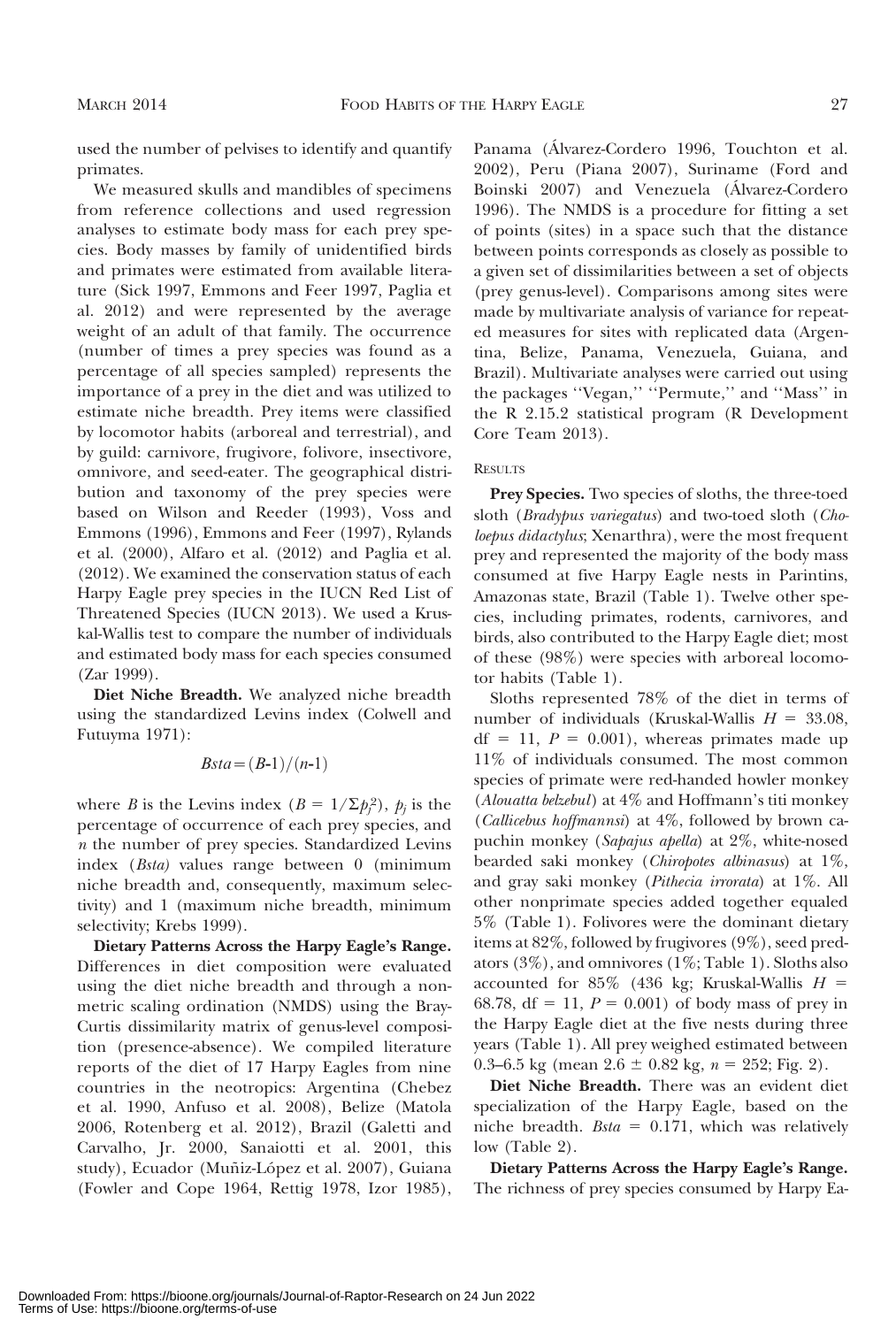| PREY                            | <b>NUMBER OF</b><br><b>INDIVIDUALS</b> | <b>ESTIMATED BODY</b><br>MASS (kg) | $\operatorname{LOCOMOTOR}^{\operatorname{a,b}}$ | $\operatorname{GULD}^{\operatorname{b}}$ | IUCN <sup>c</sup> |
|---------------------------------|----------------------------------------|------------------------------------|-------------------------------------------------|------------------------------------------|-------------------|
| Xenarthra                       |                                        |                                    |                                                 |                                          |                   |
| Choloepus didactylus            | 99                                     | 235                                | A                                               | Fo                                       | LC                |
| Bradypus variegatus             | 98                                     | 201                                | $\mathbf{A}$                                    | Fo                                       | LC                |
| Primates                        |                                        |                                    |                                                 |                                          |                   |
| Alouatta belzebul               | 10                                     | 19                                 | A                                               | Fo, Fr                                   | VU                |
| Sapajus apella                  | 4                                      | 9                                  | A                                               | Fr, Om                                   | LC                |
| Callicebus hoffmannsi           | 11                                     | 12                                 | A                                               | Fr, Fo                                   | LC                |
| Chiropotes albinasus            | $\overline{2}$                         | 6.4                                | A                                               | Fr, Sp                                   | EN                |
| Pithecia irrorata               | 2                                      | $\overline{4}$                     | A                                               | Fr, Sp                                   | LC                |
| Cebidae and Pitheciidae         | $\overline{2}$                         | 3.5                                | A                                               |                                          | $\overline{a}$    |
| Rodentia                        |                                        |                                    |                                                 |                                          |                   |
| Coendou prehensilis             | 1                                      | 3                                  | A                                               | Sp, Fo, Fr                               | LC                |
| Coendou koopmani                | 6                                      | 6                                  | A                                               | Sp, Fo, Fr                               | DD                |
| Dasyprocta leporina             | 1                                      | 1.5                                | $\mathbf T$                                     | Sp, Fr                                   | LC                |
| Carnivora                       |                                        |                                    |                                                 |                                          |                   |
| Potos flavus                    | $\overline{2}$                         | 3.7                                | $\mathbf{A}$                                    | Fr, Om                                   | LC                |
| Didelphimorphia                 |                                        |                                    |                                                 |                                          |                   |
| Didelphis marsupialis           | $\overline{2}$                         | 2.4                                | A, T                                            | Om                                       | LC                |
| Aves                            |                                        |                                    |                                                 |                                          |                   |
| Ara chloropterus                | 1                                      | 1.5                                | A                                               | Fr, Sp                                   | LC                |
| Ramphastos tucanus              | 1                                      | 1                                  | A                                               | Fr, Sp                                   | LC                |
| Unidentified birds <sup>d</sup> | 11                                     | 13                                 | $\mathbf{A}$                                    |                                          |                   |
| <b>TOTAL</b>                    | 252                                    | 521                                |                                                 |                                          |                   |

Table 1. The relative abundance and estimated body mass of prey species at five nesting sites of Harpy Eagle from September 2003 to November 2005 in the central Amazonian forest, Brazil. Locomotor:  $A =$  Arboreal;  $T =$  Terrestrial.

<sup>a</sup> Emmons and Feer (1997).

b Paglia et al. (2012).

 $c$  DD = Data Deficient, LC = Least Concern, NT = Near Threatened, VU = Vulnerable, EN = Endangered, CR = Critically Threatened (IUCN 2013).

<sup>d</sup> None were domestic fowl as determined by testing mitochondrial DNA.

gles differed significantly, ranging from 3 to 20 species  $(R<sup>2</sup> = 0.78, P = 0.04)$ ; therefore, Levins diversity indices were low and similar between regions (Table 2). Prey species with arboreal habits dominated the Harpy Eagle diet (Table 1), and all seventeen studies revealed the same trend (Table 2).

The community structure of Harpy Eagle prey (genus-level) throughout its geographic range, based on presence/absence (NMDS  $r^2 = 0.86$ ; stress = 0.1) was different among sites  $(P = 0.04; MANOVA - 1)$ Pillai-Trace = 1432; Fig. 3). The high  $r^2$  and low stress mean that the ordination was able to summarize and represent the pattern of data.

#### **DISCUSSION**

Prey Species. Sixty-nine species of mammals, birds, and reptiles (twenty-eight mammal genera)

have been described as part of the Harpy Eagle diet from Central to South America (Fowler and Cope 1964, Rettig 1978, Izor 1985, Chebez et al. 1990, Alvarez-Cordero 1996, Galetti and Carvalho, Jr. 2000, Sanaiotti et al. 2001, Matola 2006, Touchton et al. 2002, Muñiz-López et al. 2007, Piana 2007, Anfuso et al. 2008, Rotenberg et al. 2012, including this study). Several other records of Harpy Eagle predation on mammal species have been reported (Eason 1989, Peres 1990, Sherman 1991, Ferrari and Port-Carvalho 2003, Martins et al. 2005, Benchimol and Venticinque 2010, Lenz and Reis 2011, Barnett et al. 2011), including black-headed uacari monkey (Cacajao ouakary; Barnett et al. 2011) that have not yet been documented in Harpy Eagle diet based on prey remains.

The prey brought to the nests in Parintins weighed an average of 2.6 kg ( $\pm$ 0.82 kg, n = 252).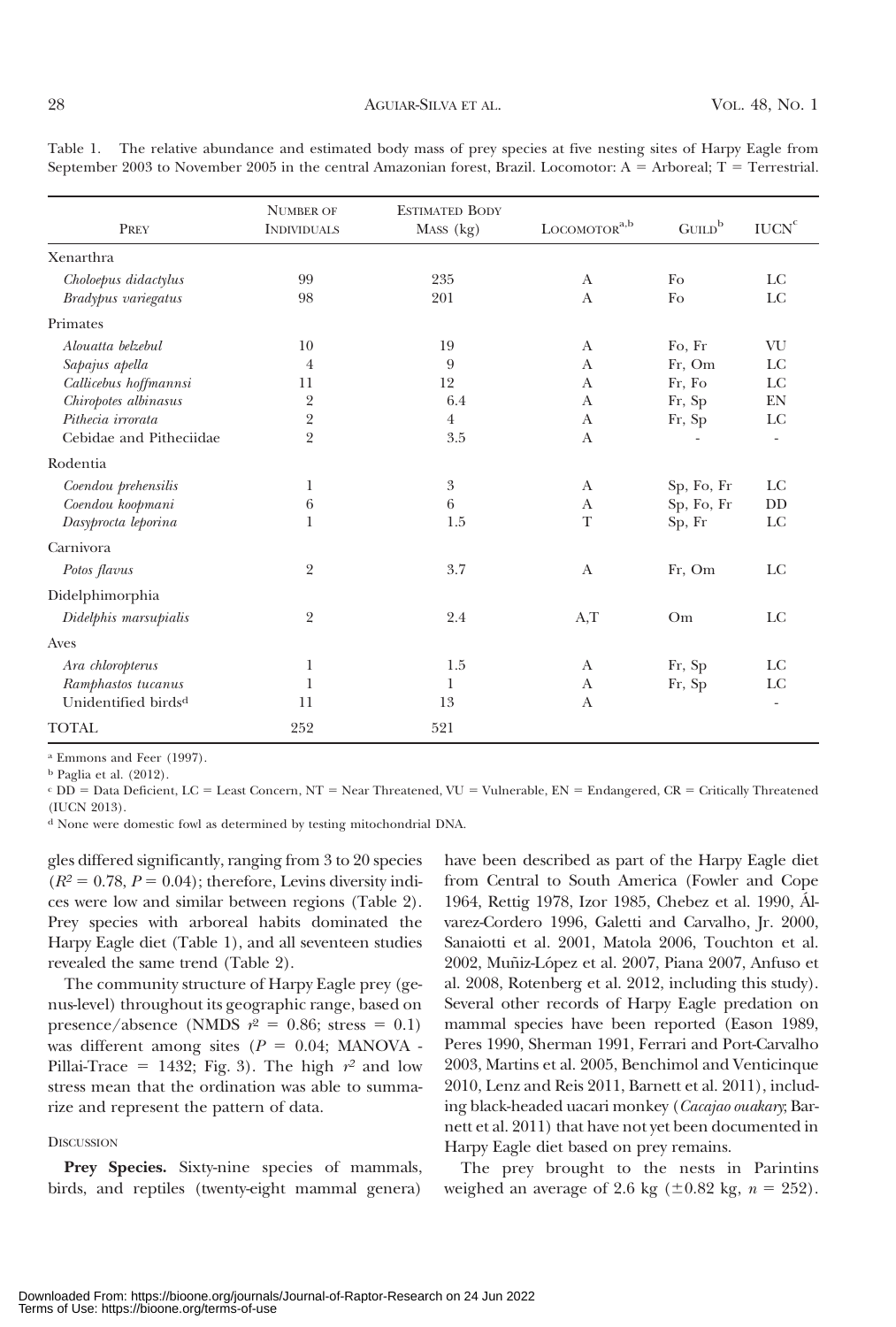

Figure 2. Frequency distribution of the estimated body mass of prey consumed ( $n = 252$ ) by Harpy Eagles in five nests over 3 yr in Parintins, central Amazonian forest, Brazil.

Analyzing the range of estimated body mass of sloths recorded from this study and comparing with the adult weights, (5.5 kg for three-toed sloth and 8.5 kg for two-toed sloth; Emmons and Feer 1997), we assume that the major predation frequency was on juveniles and subadults. This assumption was supported based on analysis of cranial sutures,

which were not completely fused in subadults and juveniles (Hoson et al. 2012).

A Harpy Eagle preyed on an infant monkey (Sapajus apella) at Balbina Hydroelectric Reservoir within the Uatuma Biological Reserve in the central Amazonian forest, by capturing the infant from the back of an adult female (Benchimol and Venticinque 2010). Similarly, we observed a baby sloth (Bradypus variegatus) of approximately 260 g being carried to a nest in the Carajas National Forest (T. Sanaiotti unpubl. data). Large prey can be more difficult to catch and handle, which reduces the probability of a successful attack. In some areas, a Harpy Eagle successfully attacked prey that could not be carried in flight and lost the prey between the ground and the canopy (Martins et al. 2005). In 2005, W. Magnusson (pers. comm.) observed a dead howler monkey (6 kg) dropped by a Harpy Eagle at the Adolpho Ducke Forest Reserve, Manaus, Amazonas state, Brazil.

We also found a bias among the type of prey remains collected in the nests, in that we more frequently found the upper body parts of sloths (skulls and forelimbs) but the lower body parts (thoracic, sacral and caudal vertebrae, pelvis and leg bones) of primates. Primate skulls were rarely recorded in the remains. We believe that the adults fed on the prey before bringing the remainder to the nest. The

Table 2. Richness, standardized Levins diversity index (Bsta), and percentage of arboreal and folivore species from seventeen Harpy Eagle diet studies from Central and South America.  $n =$  number of individuals.

| <b>SITES</b>     | <b>NEST</b>    | $\boldsymbol{n}$ | <b>RICHNESS</b> | BSTA  | ARBOREAL $(\%)$ | FOLIVORE $(\%)$ | <b>SOURCE</b>                  |  |
|------------------|----------------|------------------|-----------------|-------|-----------------|-----------------|--------------------------------|--|
| Bel <sub>1</sub> | $\frac{1}{2}$  | NA.              | 7               |       | 71              | 29              | Matola 2006                    |  |
| Bel <sub>2</sub> | 1              | 17               | 9               | 0.715 | 89              | 33              | Rotenberg et al. 2012          |  |
| Pan1             | **             | 71               | 12              | 0.309 | 67              | 50              | Touchton et al. 2002           |  |
| Pan <sub>2</sub> | 3              | 11               | 8               | 0.683 | 80              | 63              | Alvarez-Cordero 1996           |  |
| Guil             | $\overline{2}$ | 27               | 6               | 0.334 | 67              | 33              | Fowler and Cope 1964           |  |
| Gui2             | 1              | 57               | 16              | 0.395 | 73              | 27              | Rettig 1978                    |  |
| Gui3             |                | 83               | 13              | 0.561 | 85              | 31              | Izor 1985                      |  |
| Sur              |                | NA               | 9               |       | 100             | 33              | Ford and Boinski 2007          |  |
| Ven1             | 3              | 91               | 19              | 0.342 | 74              | 21              | Álvarez-Cordero 1996           |  |
| Ven <sub>2</sub> | 12             | 122              | 20              | 0.299 | 80              | 35              | Alvarez-Cordero 1996           |  |
| Peru             | 5              | 80               | 15              | 0.472 | 80              | 33              | Piana 2007                     |  |
| Ecu              | 11             | 102              | 13              | 0.388 | 92              | 46              | Muñiz-López et al. 2007        |  |
| Bra1             | 1              | 21               | 3               | 0.586 | 100             | 67              | Galetti and Carvalho, Jr. 2000 |  |
| Bra2             | 1              | 26               | 6               | 0.359 | 100             | 50              | Sanaiotti et al. 2001          |  |
| Bra3             | 5              | 252              | 14              | 0.171 | 86              | 43              | This study                     |  |
| Arg1             | 3              | 6                | 5               | 0.875 | 40              | 20              | Chebez et al. 1990             |  |
| Arg <sub>2</sub> |                | 5                | 5               | 1     | 80              | 20              | Anfuso et al. 2008             |  |

\* Individual reintroduced.

\*\* Pair reintroduced.

 $NA = Data not available.$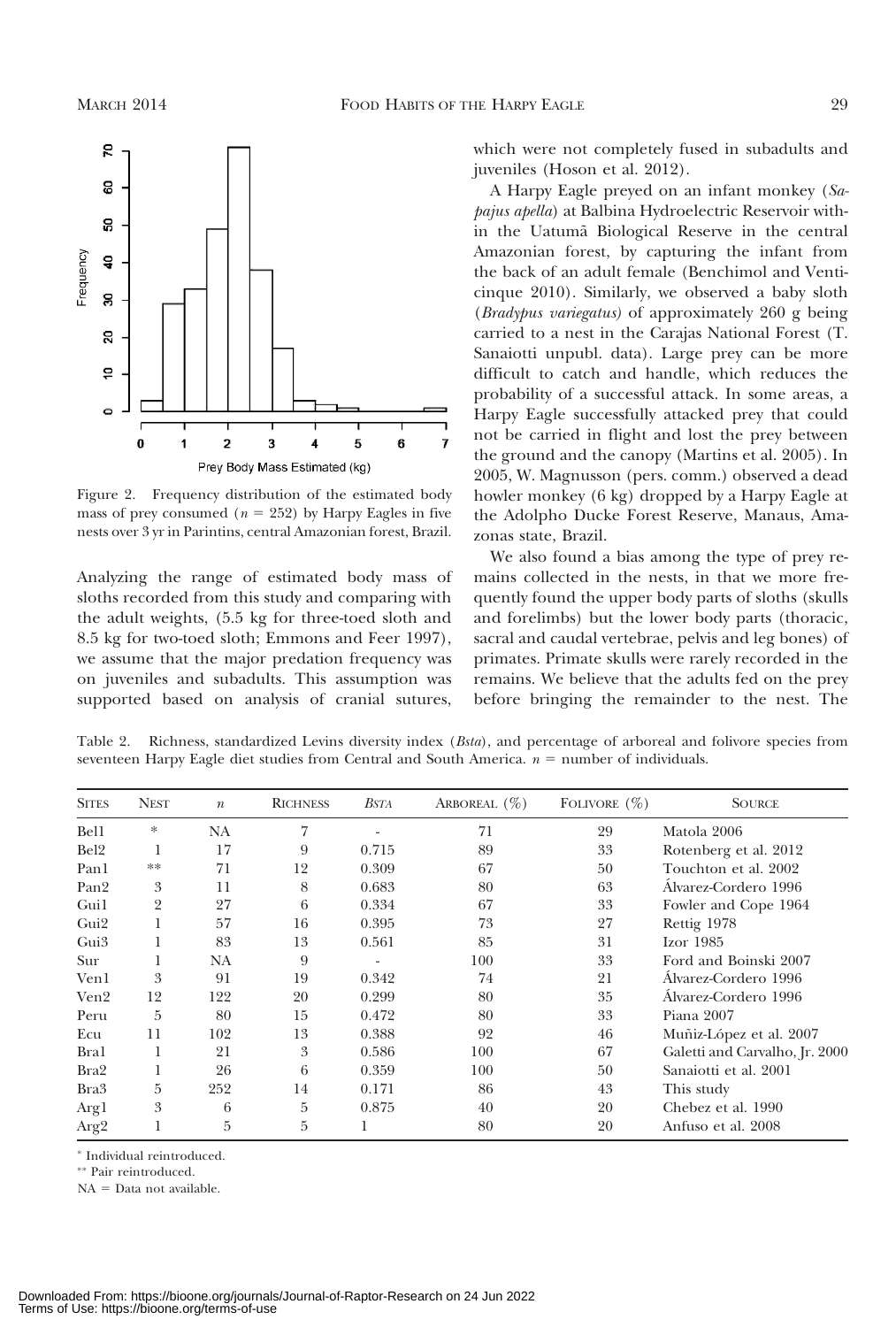same pattern was reported in other Harpy Eagle diet studies (Fowler and Cope 1964, Rettig 1978, Izor 1985, Muñiz-López et al. 2007).

In contrast to local beliefs, there was no evidence in the prey remains that Harpy Eagles fed on livestock or on domestic animals such as chickens or ducks, even where Harpy Eagle nesting territories overlapped human settlements. This was verified by testing mitochondrial DNA in birds not identified by bone samples (F.H. Aguiar-Silva unpubl. data). The biomass of wild animals in the study area is probably sufficient to support the population of Harpy Eagles, suggesting that there is enough forest cover to allow Harpy Eagles and arboreal mammals to coexist. In Acre (southwestern Amazonia) and Mato Grosso (central South America) states, humans killed adult Harpy Eagles due to perceived risk to livestock and domestic animals or to satisfy their curiosity (Lees 2006, Trinca et al. 2008, DeLuca 2012). Thus, effective conservation to maintain large areas of habitat for the Harpy Eagle are needed to prevent what has happened in Asia, where the Philippine Eagle (Pithecophaga jefferyi)-the most endangered eagle in the world (Salvador and Ibañez 2006) due to habitat loss—consumes chickens (Gallus gallus domesticus), cats (Felis catus), and dogs (Canis lupus familiaris; Concepción et al. 2006).

Diet Niche Breadth. Although the Harpy Eagles in our study preyed on a large variety of species such as primates, rodents, kinkajous, marsupials, and birds, the sloths B. variegatus and C. didactylus were the most frequent prey in their diet; this may be due to the habits of sloths, including slow movement (Montgomery and Sunquist 1978). Sloths accounted for two-thirds of the Harpy Eagle diet in the five nests of Parintins, central Amazonian forest, Brazil. Together the two species of sloths contributed a maximum of 436 kg in biomass of prey consumed by the five Harpy Eagle pairs and delivered to the nestlings in the nests. The behavioral habits of sloths in the canopy (Montgomery and Sunquist 1978, Queiroz 1995) probably increased their probability of detection by the Harpy Eagle. The low number of primates in the Harpy Eagle diet may be due to antipredation behaviors of primates (Gil-da-Costa 2007), which reduce the risk of attacks, at least for the dependent young (Neal and Norconk 2009). Researchers reported unsuccessful attempts of predation on howler monkey (Alouatta seniculus; Eason 1989; Peres 1990; Sherman 1991) and on bearded saki (Chiropotes utahicki; Martins et al. 2005) all of which live in groups. These

researchers asserted that the presence of a group, which made it impossible for the Harpy Eagle to carry away the prey, resulted in an unsuccessful predation attempt.

The Harpy Eagle primarily consumed arboreal mammals (86% of species consumed; Table 1, 2) like other large eagles, including the Philippine Eagle in Asia (Ibañez et al. 2003) and the Crowned Hawk-Eagle (Stephanoaetus coronatus) in Africa (Mitani et al. 2001). The same pattern was recorded for almost the entire Harpy Eagle range, with the exception of Argentina (Arg1 =  $40\%$  arboreal; Table 2). Success rates of observed capture attempts by Harpy Eagles in Panama seem to be higher on solitary arboreal rather than for social arboreal animals (Touchton et al. 2002).

The percentage of folivores in the Harpy Eagle diet recorded for all Harpy Eagle diets (Table 2) supports the hypothesis that a predator can ''keep the world green'' (Terborgh et al. 2006). By consuming the most abundant herbivores in the forest, the Harpy Eagle helps limit herbivore impact on primary production; herbivores and granivores can have an important effect on forest regeneration (Dirzo and Miranda 1991). For example, in Panama the absence of large predators was associated with decreased tree diversity (Terborgh et al. 2006).

Dietary Patterns Across the Harpy Eagle's Range. The dissimilarity in richness and in Levins diversity index recorded in the Harpy Eagle diet (Table 2, Fig. 3) may be partly explained by the sources of data, which, although temporally and spatially independent, rely on diverse methodological approaches and sample sizes (Table 2). The richness of prey consumed by Harpy Eagle in our study area  $(n = 14$  prey species) was low compared with the Harpy Eagle diet from Venezuela ( $n = 20$  prey species; Álvarez-Cordero 1996), which was surprising because the central Amazonian forest, where the five Harpy Eagle nests we studied were located, has high species diversity (Voss and Emmons 1996, Myers et al. 2000, Paglia et al. 2012, Jenkins et al. 2013). It is possible that the small sample size (five nests) in our study area was responsible for the lower diet diversity.

Although most of the studies indicated a highly specialized diet, some of them, such as those in Argentina (Arg1, Arg2), Belize (Bel2), Panama (Pan2), and Brazil (Bra1), revealed minimal selectivity (Table 2). According to optimal foraging theory, as the abundance of a preferred food type in the diet increases in the foraging habitats used, the number of less-preferred food types included in the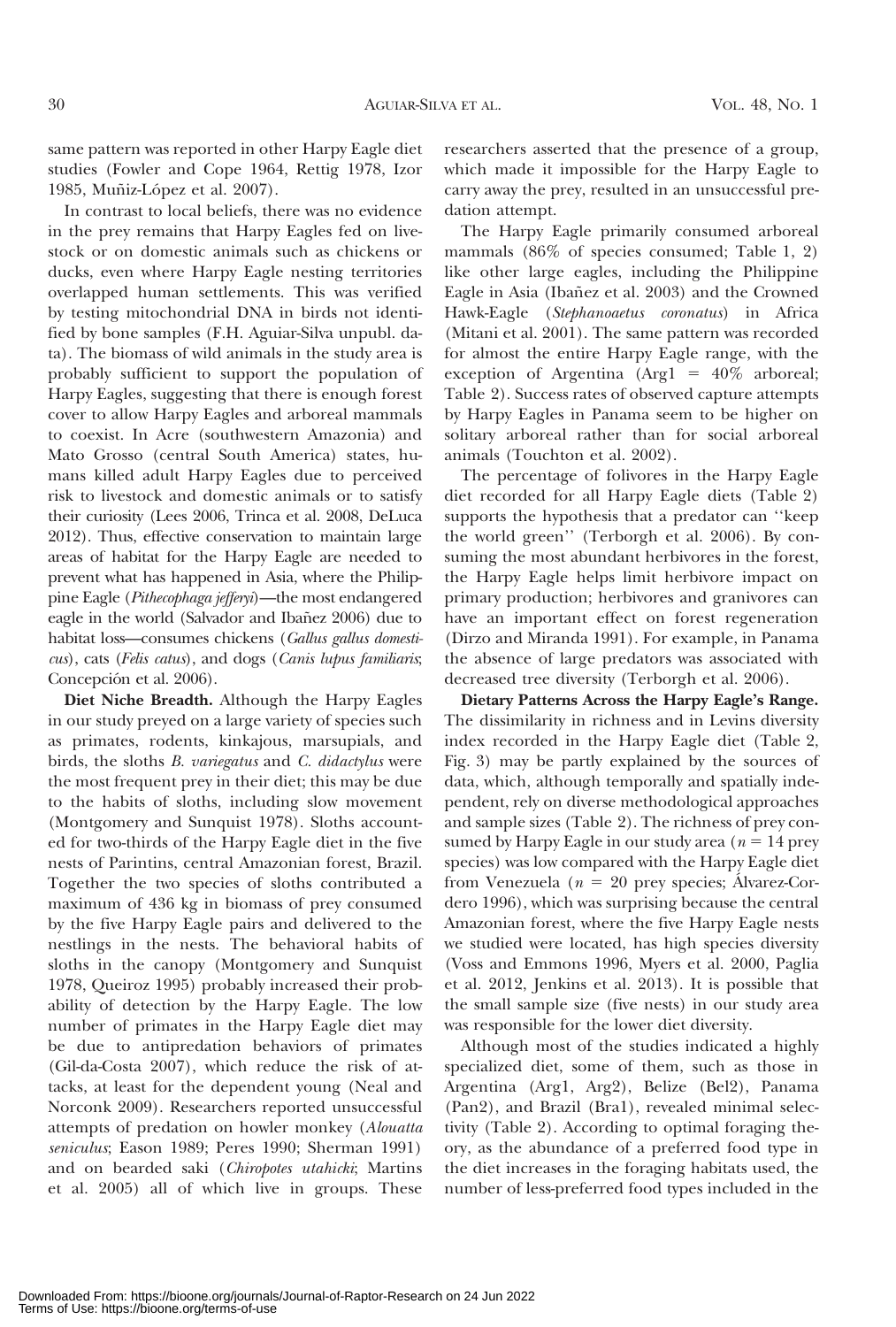optimal diet will decrease (Pyke et al. 1977). Harpy Eagle diets in Belize and Argentina, where the sloths were absent (Moraes-Barros et al. 2010, Rotenberg et al. 2012) included increased consumption of other species, resulting in a less specialized diet (Table 2).

The composition of Harpy Eagle prey (by genera) was reduced to two axes by NMDS, with 78% of the total variation in diet composition explained. The configuration points (sites) pattern (Fig. 3) in the Harpy Eagle diet for each country reflects the presence/absence of some important species, such as the sloths. The Xenarthra, particularly the sloths, dominant in Neotropical forests (Eisenberg and Thorington 1973, Mascarenhas and Puerto 1988, Janson and Emmons 1990), decrease in diversity and abundance (Acevedo-Quintero et al. 2011, Catzeflis and Thoisy 2012) at the extreme limits of the Harpy Eagle distribution range (Belize and Argentina). Belize is at the northern edge of the range for sloths, and supports only two primate species (Rotenberg et al. 2012), which may explain the dissimilarity among diets reported in this study and those recorded in Argentina and Belize.

The first Harpy Eagle diet reported in Brazil (Bra1; Galetti and Carvalho, Jr. 2000) was separated from the other two Brazilian sites (Bra2, Bra3; Fig. 3) because the Harpy Eagle diet in that region exhibited low richness compared to this study and others (Table 2), which is likely explained by the sample size difference among these studies. Variations in the abundance and availability of prey species due to differences in demographic factors, weather and seasonal patterns (Montgomery and Sunquist 1978, Touchton et al. 2002), reproductive period (Dias et al. 2008), vegetation structure (Acevedo-Quintero et al. 2011), antipredator behavior of potential prey (Gil-da-Costa 2007), and exploitation of resources by human communities (Alvarez and Ellis 1994, Wright et al. 2000) may also explain variations in the diet of Harpy Eagles among locations.

Harpy Eagles tend to catch similar genera of prey species in different parts of their geographic range. The wide variety of prey species consumed by Harpy Eagles across their range may indicate opportunistic foraging behavior, as in other raptors (Skorupa 1989, Concepción et al. 2006) leading to a maximization of fitness (Pyke et al. 1977). This foraging behavior would allow the Harpy Eagle to use a wide range of prey species and to remain in areas surrounded by different kinds of land use.



Figure 3. Axis 1 and 2 from the NMDS (nonmetric multidimensional scaling) ordination scores derived from a Bray-Curtis dissimilarity matrix of presence/absence of prey genus-level in the Harpy Eagle diet in its distribution range. Distances between points reflect a dissimilarity matrix created using the Bray-Curtis coefficient. Argentina – Arg1 (Chebez et al. 1990), Argentina - Arg2 (Anfuso et al. 2008), Belize – Bel1 (Matola 2006), Bel2 (Rotenberg et al. 2012), Brazil - Bra1 (Galetti and Carvalho, Jr. 2000), Brazil - Bra2 (Sanaiotti et al. 2001), Brazil - Bra3 (this study), Ecuador – Ecu (Muñiz-López et al. 2007), Guyana – Gui1 (Fowler and Cope 1964), Gui2 (Rettig 1978), Gui3 (Izor 1985), Panama – Pan1 (Touchton et al. 2002), Pan2 (Álvarez-Cordero 1996), Peru – Per (Piana 2007), Venezuela – Ven1, Ven2 (Álvarez-Cordero 1996).

The diversity of species taken by the Harpy Eagle throughout its geographic range suggests that this large predator might not be food-limited, but instead shows great feeding adaptability. This foraging behavior is a primary factor in the functional responses to maximize fitness (Pyke et al. 1977). There are breeding records from Venezuela (Alvarez and Ellis 1994, Alvarez-Cordero 1996) and Peru (Piana 2007), where Harpy Eagles have been breeding for years in areas dominated by human activities such as logging and manipulated forest, livestock grazing, and subsistence hunting. Optimal foraging theory (MacArthur and Pianka 1966, Pyke et al. 1977) suggests that dietary specialization can occur when a reliable and abundant food source is available. It seems likely that the abundance and accessibility of sloths, within their distribution range, has facilitated this level of dietary specialization. Even with the bias of different sample sizes in the studies throughout the Harpy Eagle's range, the patterns of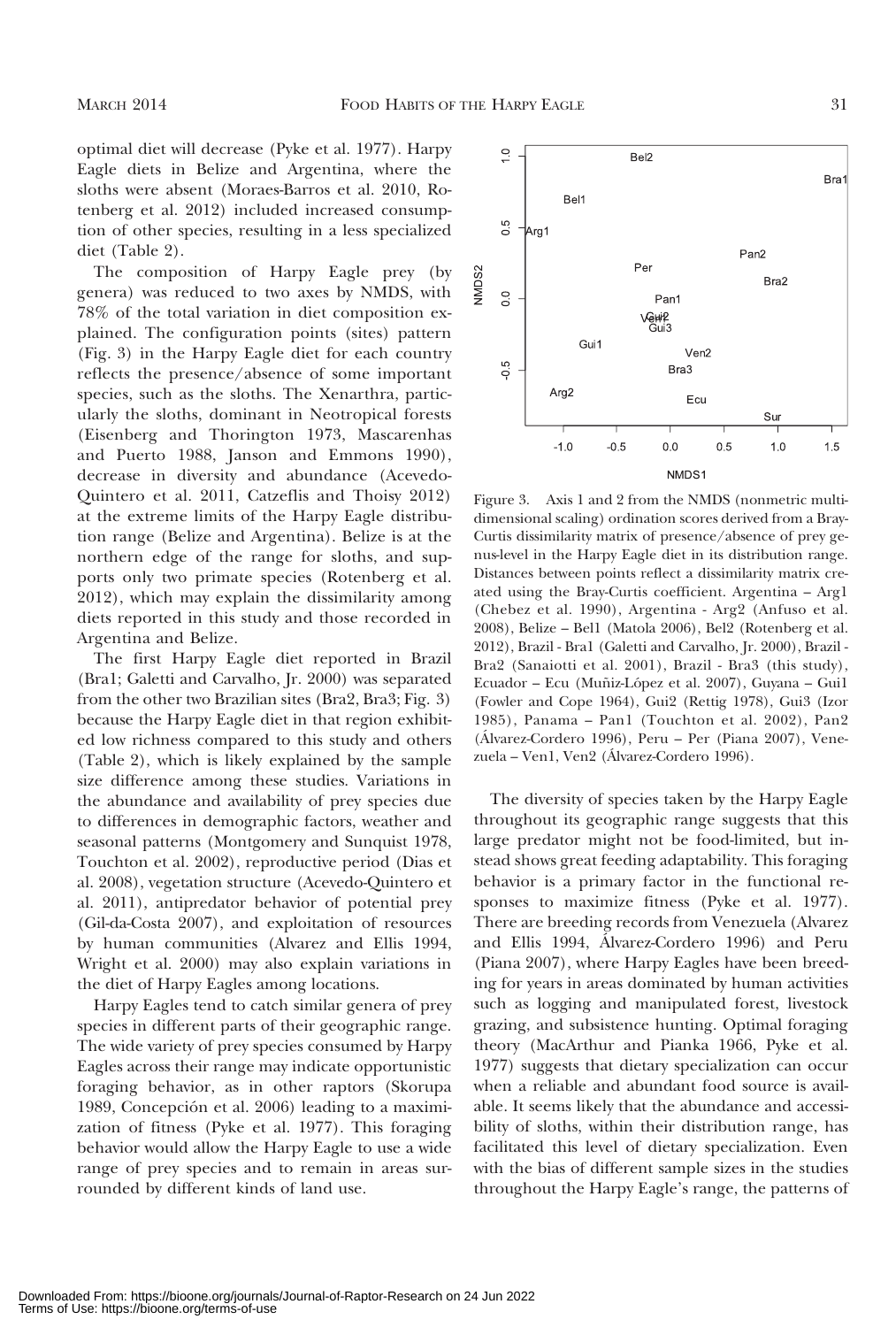resource use shown are valuable for understanding the dietary flexibility of the species.

Our analyses cannot show the extent to which a particular prey species was affected by Harpy Eagle predation because we do not have data on the relative population sizes of available prey. It seems reasonable that Harpy Eagle eat more sloths where sloths were common and eat more of other prey species where sloths are less common. Having a broader range of prey species reduces vulnerability from population fluctuations in any one prey species (Touchton et al. 2002).

Implications for Conservation. The patterns of prey species recorded in the Harpy Eagle diet are the result of various important factors acting on the foraging behavior and consequent predation success. Dietary studies of a top predator can show the interrelations between species, which can help researchers evaluate the carrying capacity in the remaining forests and in the protected areas in the near future. We found that in the central Amazonian forest, Harpy Eagle nesting territories that are near human development areas with different land uses (e.g., logging and small-scale agriculture) can support the reproduction of this large predator. Close proximity between Harpy Eagle nesting territories and human settlements has also been reported in Venezuela and Panama (Alvarez and Ellis 1994).

Conservation of the Harpy Eagle should include measures to protect nesting territories and prey to maintain the variety and availability of resources through its entire geographic range. We recommend outreach and environmental education within local communities to help reduce the belief that the Harpy Eagle is a threat to domestic animals (Curti and Valdez 2009). With traditional management focused on the species (Simberloff 1998), the Harpy Eagle can also be used as a charismatic keystone species (Simberloff 1998, Touchton et al. 2002, Curti and Valdez 2009), so that broader regions of these ecosystems may be protected.

The results from our study (1) extend our knowledge of food resources used by the Harpy Eagle, (2) suggest that the Harpy Eagle in this region does not include domestic animals in their diet, and (3) offer a comparison of the diet of the species throughout their range.

#### **ACKNOWLEDGMENTS**

We thank the Conselho Nacional de Desenvolvimento Científico e Tecnológico (CNPq), Fundação Grupo Boticário de Proteção à Natureza, Fundação de Amparo à Pesquisa do Estado do Amazonas (FAPEAM), Idea Wild, Birders' Exchange, IBAMA and the Programa de PósGraduação em Ecologia (PPGEco-INPA). F.H.A.S. was funded by a CNPq scholarship. We thank E. Ribeiro, A.A.G. Oliveira, I. Araújo, D. Costa, fellowships from the Programa Jovem Cientista Amazônida (JCA FAPEAM) and J.D. Vale fellowship from the Programa de Capacitação Institucional (PCI/MCTI/INPA) for their help with the fieldwork. We are grateful to W. Magnusson and two anonymous reviewers for their constructive comments on the manuscript. We thank Waleska Gravena and the Laboratório de Evolução e Genética Animal, Instituto de Ciências Biológicas of the Universidade Federal do Amazonas, Manaus, for the genetic tests of unidentified birds. We also appreciate the improvements in English made by S.V. Wilson and Christina Riehl through the Association of Field Ornithologists' program of editorial assistance. We thank the anonymous referees and the editor for numerous helpful suggestions on the manuscript. Finally, we specially thank the communities from Vila Amazônia Settlement for their hospitality and logistical support. This is contribution number 2 of the Brazilian Harpy Eagle Conservation Program (PCGR-Brazil).

#### LITERATURE CITED

- ACEVEDO-QUINTERO, J.F., D.S. GRANADA, AND T. PLESE. 2011. Abundancia y preferencia de hábitat de Bradypus variegatus y Choloepus hoffmanni durante la época seca en dos fragmentos de bosque seco en Arboletes, Antioquia, Colombia. Edentata 12:36–44.
- AGUIAR-SILVA, F.H. 2007. Dieta do gavião-real Harpia harpyja (Aves: Accipitridae) em áreas de terra firme de Parintins, Amazonas, Brasil. M.S. thesis. Instituto Nacional de Pesquisas da Amazônia, Manaus, Brasil.
- ———, T.M. SANAIOTTI, A.C. SRBEK-ARAUJO, O. JAUDOIN, G. SIQUEIRA, AND B. SANTOS. 2012. Harpy Eagle sightings, traces and nesting records at the ''Reserva Natural Vale," a Brazilian Atlantic Forest remnant in Espírito Santo, Brazil. Revista Brasileira de Ornitologia 20:148–155.
- ALBUQUERQUE, J.L. 1995. Observations of rare raptors in southern Atlantic rainforest of Brazil. Journal of Field Ornithology 66:363–369.
- ALFARO, J.W.L., J.S. SILVA, JR., AND ANTHONY B. RYLANDS. 2012. How different are robust and gracile Capuchin monkey? An argument for the use of Sapajus and Cebus. American Journal of Primatology 74:273–286.
- ALVAREZ, E. AND D.H. ELLIS. 1994. Harpy Eagle (Harpia harpyja) nesting in manipulated forests. Journal of Raptor Research 28:51.
- ÁLVAREZ-CORDERO, E. 1996. Biology and conservation of the Harpy Eagle in Venezuela and Panamá. Ph.D. thesis. University of Florida, Gainesville, FL U.S.A.
- ALVES, M.A.S., J.F. PACHECO, L.A.P. GONZAGA, R.B. CAVALCANTI, M.A. RAPOSO, C. YAMASHITA, N.C. MACIEL, AND M. CASTANHEIRA. 2000. Aves. Pages 113–124 in H.G. Bergallo, C.F.D. Rocha, M.A.S. Alves, and M. Van Sluys [EDS.], A fauna ameaçada de extinção do Estado do Rio de Janeiro. Editora da Universidade Estadual do Rio de Janeiro, Rio de Janeiro, Brasil.
- ANFUSO, J., M.V.G. SUAREZ, AND J.C. CHEBEZ. 2008. Nuevo registro de nidificación de la Harpia (Harpia harpyja) en la provincia de misiones y consideraciones sobre su conservación. Nótulas Faunísticas 21:1-13.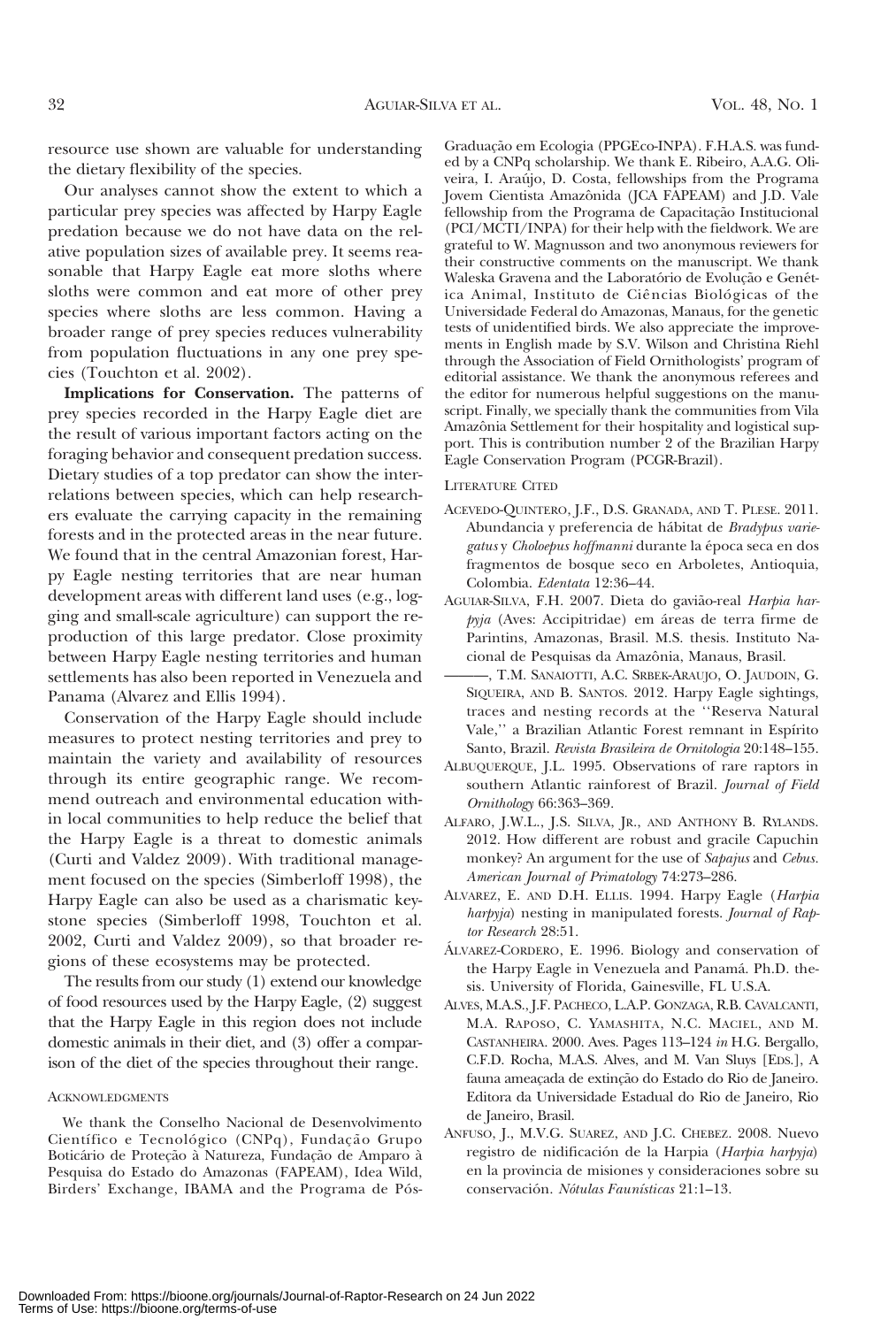- BARNETT, A.A., V. SCHIEL, A. DEVENY, J. VALSKO, W.R. SPIRONELLO, AND C. ROSS. 2011. Predation on Cacajao ouakary and Cebus albifrons (Primates: Platyrrhini) by Harpy Eagles. Mammalia 75:169–172.
- BARRANTES, G., J. CHAVES-CAMPOS, AND J.E. SÁNCHEZ. 2002. Lista oficial de las aves de Costa Rica: comentarios sobre su estado de conservación. Zeledonia (Bol. Esp.) 1:1–30.
- BENCHIMOL, M. AND E.M. VENTICINQUE. 2010. Harpy Eagle (Harpia harpyja) predation on an infant brown capuchin monkey (Cebus apella) in the Brazilian Amazon. Revista Brasileira de Ornitologia 18:352–354.
- BENCKE, G.A., C.S. FONTANA, R.A. DIAS, G.N. MAURÍCIO, AND J.K. MÄHLER, JR. 2003. Aves. Pages 189-479 in C.S. Fontana, G.A. Bencke, and R.E. Reis [EDS.], Livro vermelho da fauna Ameaçada de extinção no Rio Grande do Sul. Edipucrs, Porto Alegre, Brasil.
- BRASIL. 1965. Lei Federal No. 4.771, 15 de setembro de 1965. Institui o novo Código Florestal Brasileiro. Diário Oficial da Unia˜o, Brası´lia, DF, http://www.planalto.gov.br/ccivil\_ 03/Leis/L4771.htm (last accessed 13 May 2013).
- BROOKS, T.M. 1998. A record of a Harpy Eagle from eastern Paraguay. Journal of Raptor Research 32:318–321.
- BROWN, L. AND D. AMADON. 1968. Eagles, hawks, and falcons of the world. McGraw Hill, New York, NY U.S.A.
- CATZEFLIS, F. AND B. THOISY. 2012. Xenarthrans in French Guiana: a brief overview of their distribution and conservation status. Edentata 13:29–37.
- CHEBEZ, J.C., M.S. CROOME, A. SERRET, AND A. TABORDA. 1990. La nidificación de la Harpia (Harpia harpyja) en Argentina. El Hornero 13:155–158.
	- ———, B. GASPARRI, M. HANSEN CIER, N.A. NIGRO, AND L. RODRÍGUEZ. 2011. Estado de conservación de los tetrápodos de la Argentina. Pages 1–24 in G. Porini and D. Ramadori [EDS.], Manejo de fauna silvestre en Argentina: conservación de especies amenazadas. Fundación de Historia Natural "Félix de Azara." Buenos Aires, Argentina.
- COLWELL, R.K. AND D.J. FUTUYMA. 1971. On the measurement of niche breadth and overlap. Ecology 52:567–576.
- CONCEPCIÓN, C., M. SULAPAS, AND J.C. IBAÑEZ. 2006. Notes on food habits and breeding and nestling behavior of Philippine Eagles in Mount Apo Natural Park, Mindanao, Philippines. Banwa 3:81–95.
- CURTI, M. AND U. VALDEZ. 2009. Incorporating community education in the strategy for Harpy Eagle conservation in Panama. Journal of Environmental Education 40:3–15.
- DELUCA, J.J. 2012. Birds of conservation concern in eastern Acre, Brazil: distributional records, occupancy estimates, human-caused mortality, and opportunities for ecotourism. Tropical Conservation Science 5:301–319.
- DIAS, B.B., L.A.D. SANTOS, P. LARA-RUIZ, C.R. CASSANO, L. PIN-DER, AND A.G. CHIARELLO. 2008. First observation on mating and reproductive seasonality in maned sloths Bradypus torquatus (Pilosa: Bradypodidae). Journal of Ethology 27:97–103.
- DIRZO, R. AND A. MIRANDA. 1991. Altered patterns of herbivory and diversity in the forest understory: a case study of the possible consequences of contemporary defaunation. Pages 273–287 in P.W. Price, T.M. Lewinsohn,

G.W. Fernandes, and W.W. Benson. [EDS.], Plant-animal interactions: evoluntionary ecology in tropical and temperate regions. Wiley and Sons, New York, NY U.S.A.

- EASON, P. 1989. Harpy Eagle attempts predation on adult howler monkey. Condor 91:469–470.
- EISENBERG, J.F. AND R.W. THORINGTON. 1973. A preliminary analysis of a neotropical mammal fauna. Biotropica 5:150–161.
- EMMONS, L.H. AND F. FEER. 1997. Neotropical rainforest mammals: a field guide. The University of Chicago Press, Chicago, IL U.S.A.
- ERGUETA, S.P. AND C. DE MORALES. 1996. Libro rojo de los vertebrados de Bolivia.Bolivia: Centro de Datos para La Conservación, La Paz, Bolivia.
- FERGUSON-LEES, J. AND D.A. CHRISTIE. 2001. Raptors of the world. Princeton University Press, Princeton, NJ U.S.A.
- FERRARI, S.F. AND M. PORT-CARVALHO. 2003. Predation of an infant collared peccary by a Harpy Eagle in eastern Amazonia. Wilson Bulletin 115:103–104.
- FORD, S.M. AND S. BOINSKI. 2007. Primate predation by Harpy Eagles in the Central Suriname Nature Reserve. American Journal of Physical Anthropology Suppl. 44:109.
- FOWLER, J.M. AND J.B. COPE. 1964. Notes on the Harpy Eagle in British Guiana. Auk 81:257–273.
- GALETTI, M. AND O. CARVALHO, JR. 2000. Sloths in the diet of a Harpy Eagle nestling in eastern Amazon. Wilson Bulletin 112:535–536.
- GIL-DA-COSTA, R. 2007. Howler monkeys and Harpy Eagles: a communication arms race. Pages 289–307 in S.L. Gursky and K.A.I. Nekaris [EDS.], Primate anti-predator strategies. Springer, New York, NY U.S.A.
- GLOBAL RAPTOR INFORMATION NETWORK (GRIN). 2013. Species account: Harpy Eagle Harpia harpyja. http://www. globalraptors.org (last accessed 05 February 2013).
- GRANIZO, T., C. PACHECO, M.B. RIBADENEIRA, M. GUERRERO, AND L. SUA´REZ. 2002. Libro rojo de las aves de Ecuador. SIMBIOE, Conservación Internacional, EcoCiencia, Ministerio del Ambiente, UICN, Quito, Ecuador.
- HILTY, S. AND W.L. BROWN. 1986. A guide to the birds of Colombia. Princeton University Press, Princeton, NJ U.S.A.
- HOSON, O., S. KAWADA, AND S. ODA. 2012. Ossification patterns of basicranial sutures in manatees, genus Trichechus. Mammal Study 37:213–225.
- IBAÑEZ, J., H.C. MIRANDA, JR., G BALAQUIT-IBAÑEZ, D.S. AFAN, AND R.S. KENNEDY. 2003. Notes on the breeding behavior of a Philippine Eagle pair at Mount Sinaka, central Mindanao. Wilson Bulletin 115:333–336.
- IGNIS. 2008. Lista das espécies da fauna ameaçada de extinção em Santa Catarina. http://www.ignis.org.br/ lista (last accessed 13 April 2012).
- INMET. INSTITUTO NACIONAL DE METEOROLOGIA. 2005. Dados de precipitação de Parintins (1992–2004). Primeiro Distrito de Meteorologia/SEOMA, Manaus, Brasil.
- IUCN. 2013. IUCN Red List of threatened species. Version 2012.1. www.iucnredlist.org (last accessed 20 January 2013).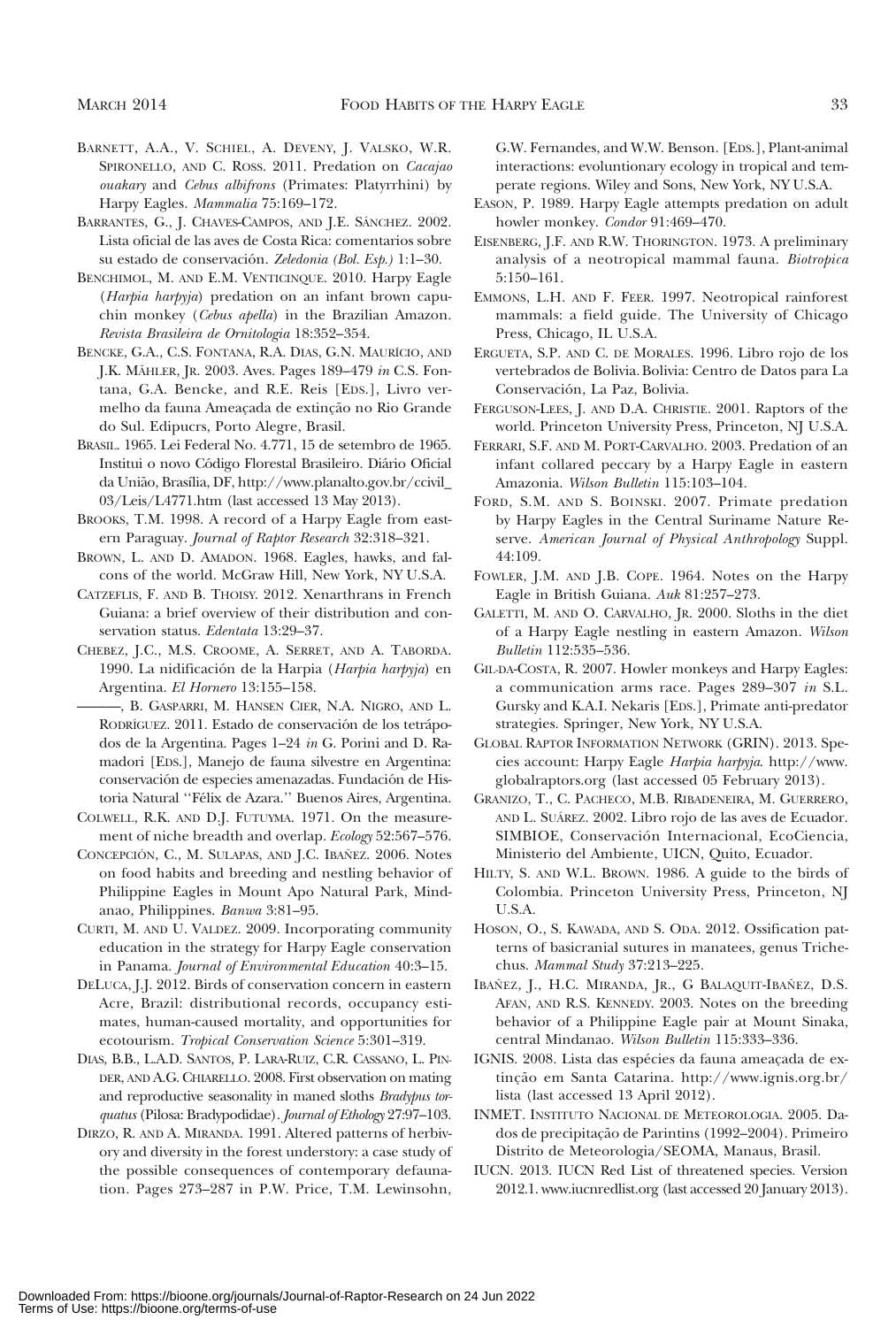- IZOR, R.J. 1985. Sloths and other mammalian prey of the Harpy Eagle. Pages 343–346 in G.G. Montgomery [ED.], The evolution and ecology of the armadillos, sloths and vermilinguas. Smithsonian Institution Press, Washington, DC U.S.A. and London, U.K.
- JANSON, C.H. AND L.H. EMMONS. 1990. Ecological structure of the nonflying mammal community at Cocha Cashu Biological Station, Manu National Park, Peru. Pages 314–338 in A.H. Gentry [ED.], Four neotropical forests. Yale University Press, New Haven, CT USA.
- JENKINS, C.N., S.L. PIMM, AND L.N. JOPPA. 2013. Global patterns of terrestrial vertebrate diversity and conservation. Proceedings of the National Academy of Sciences 110:E2602–E2610.
- KREBS, C.J. 1999. Ecological methodology, Second Ed. Benjamin Cummings, Menlo Park, CA U.S.A.
- LAMBERTUCCI, S.A., A. REJO, S. DI MARTINO, J.A. SÁNCHEZ-ZAPATA, J.A. DONÁZAR, AND F. HIRALDO. 2009. Spatial and temporal patterns in the diet of the Andean Condor: ecological replacement of native fauna by exotic species. Animal Conservation 12:338–345.
- LEES, A.C. 2006. Gavião real: of eagles and men. Alula 12:68-71.
- LENZ, B.B. AND A.M. REIS. 2011. Harpy Eagle-primate interactions in the central Amazon. Wilson Journal of Ornithology 123:404–408.
- MACARTHUR, R.H. AND E.R. PIANKA. 1966. On optimal use of a patchy environment. American Naturalist 100:603–609.
- MACHADO, A.B.M., G.M. DRUMMOND, AND A.P. PAGLIA. 2008. Livro vermelho da fauna brasileira ameaçada de extincão. Ministério do Meio Ambiente, Brasília, Distrito Federal, Brazil.
- MARTÍNEZ, G., E. ÁLVAREZ-CORDERO, AND E. ALVAREZ. 1996. Áquila harpía, Harpia harpyja. Natura 105:50-56.
- MARTINS, S.S., E.M. LIMA, AND J.J.S. SILVA, JR. 2005. Predation of a bearded saki (Chiropotes utahicki) by a Harpy Eagle (Harpia harpyja). Neotropical Primates 13:7–10.
- MASCARENHAS, B.M. AND G. PUORTO. 1988. Nonvolant mammals rescued at the Tucuruı´ Dam in the Brazilian Amazon. Primate Conservation 9:91–93.
- MATOLA, S. 2006. The Harpy Eagle restored to former Central American range. Oryx 40:13.
- MEERMAN, J.C. AND J. CLABAUGH. 2012. Biodiversity and Environmental Resource Data System of Belize. www. biodiversity.bz/find/species/profile/profile.phtml? species\_id=1963 (last accessed 20 June 2012).
- MIKICH, S.B. AND R.S. BÉRNILS. 2004. Livro vermelho da fauna Ameaçada no Estado do Paraná. www.pr.gov. br/iap (last accessed 20 February 2013).
- MITANI, J.C., W.J. SANDERS, J.S. LWANGA, AND T.L. WIND-FELDER. 2001. Predatory behavior of Crowned Hawk-Eagles (Stephanoaetus coronatus) in Kibale National Park, Uganda. Behavioral Ecology and Sociobiology 49:187–195.
- MONTGOMERY, G.G. AND M.E. SUNQUIST. 1978. Habitat selection and use by two-toed and three-toed sloths. Pages 329–359 in G.G. Montgomery [ED.], The ecology of arboreal folivores. Smithsonian Institution Press, Washington, DC U.S.A.
- MORAES-BARROS, N., A.P. GIORGI, S. SILVA, AND J.S. MORGANTE. 2010. Reevaluation of the geographical distribution of Bradypus tridactylus Linnaeus, 1758 and B. variegatus Schinz, 1825. Edentata 11:53–61.
- MUÑIZ-LÓPEZ, R., O. CRIOLLO, AND A. MENDÚA. 2007. Results of five years of the "Harpy Eagle (Harpia harpyja) Research Program'' in the Ecuadorian tropical forest. Pages 23–32 in K.L. Bildstein, D.R. Barber, and A. Zimmerman [EDS.], Neotropical raptors. Hawk Mountain Sanctuary, Orwigsburg, PA U.S.A.
- MYERS, N., R.A. MITTERMEIER, C.G. MITTERMEIER, G.A.B DA FONSECA, AND J. KENT. 2000. Biodiversity hotspots for conservation priorities. Nature 403:853–858.
- NEAL, O.J. AND M.A. NORCONK. 2009. Run for cover: neotropical primates alter their habitat utilization patterns in response to perceived presence of Harpy Eagles (Harpia harpyja). American Journal of Primatology 71:67.
- OLIVO, C. 2001. Conservation status and knowledge of raptor migration in Bolivia. Newsletter of the World Working Group on Birds of Prey and Owls 29/32:34–40.
- PAGLIA, A.P., G.A.B. DA FONSECA, A.B. RYLANDS, G. HERR-MANN, L.M.S. AGUIAR, A.G. CHIARELLO, Y.L.R. LEITE, L.P. COSTA, S. SICILIANO, M.C.M. KIERULFF, S.L. MENDES, V.C. TAVARES, R.A. MITTERMEIER, AND J.L. PATTON. 2012. Annotated checklist of Brazilian mammals, Second Ed. Occasional Papers in Conservation Biology 6. Conservation International, Arlington, VA U.S.A.
- PEREIRA, A.M.M. AND I. SALZO. 2006. Primeiro registro da nidificação de Harpia harpyja (Falconiformes, Accipitridae) na Serra da Bodoquena (Mato Grosso do Sul, Brasil). Revista Brasileira de Ornitologia 14:157–160.
- PERES, C.A. 1990. A Harpy Eagle succesfully captures an adult male red howler monkey. Wilson Bulletin 102:560– 561.
- PIANA, R.P. 2007. Anidamiento y dieta de Harpia harpyja Linnaeus en la comunidad nativa de Infierno, Madre de Dios, Perú. Revista Peruviana Biologica 14:135-138.
- PYKE, G.H., H.R. PULLIAM, AND E.L. CHARNOV. 1977. Optimal foraging: a selective review of theory and tests. Quarterly Review of Biology 52:137–154.
- QUEIROZ, H.L. 1995. Preguiças e guaribas: os mamíferos folívoros arborícolas do Mamirauá. Sociedade Civil Mamirauá/MCT/CNPq, Brasília, Distrito Federal, Brasil.
- R DEVELOPMENT CORE TEAM. 2013. R: a language and environment for statistical computing. Vienna, R Foundation for Statistical Computing. http://www.R-project. org (last accessed 24 May 2013).
- RETTIG, N.L. 1978. Breeding behavior of the Harpy Eagle (Harpia harpyja). Auk 95:629–643.
- RODRÍGUEZ, J.P. AND F. ROJAS-SUÁREZ. 2008. Libro Rojo de la Fauna Venezolana. Editorial Ex Libris, Provita y Fundacion Polar, Tercera Edición. Provita y Shell Venezuela, S.A., Caracas, Venezuela.
- ROTENBERG, J.A., J.A. MARLIN, L. POP, AND W. GARCIA. 2012. First record of a Harpy Eagle (Harpia harpyja) nest in Belize. Wilson Journal of Ornithology 124:292–297.